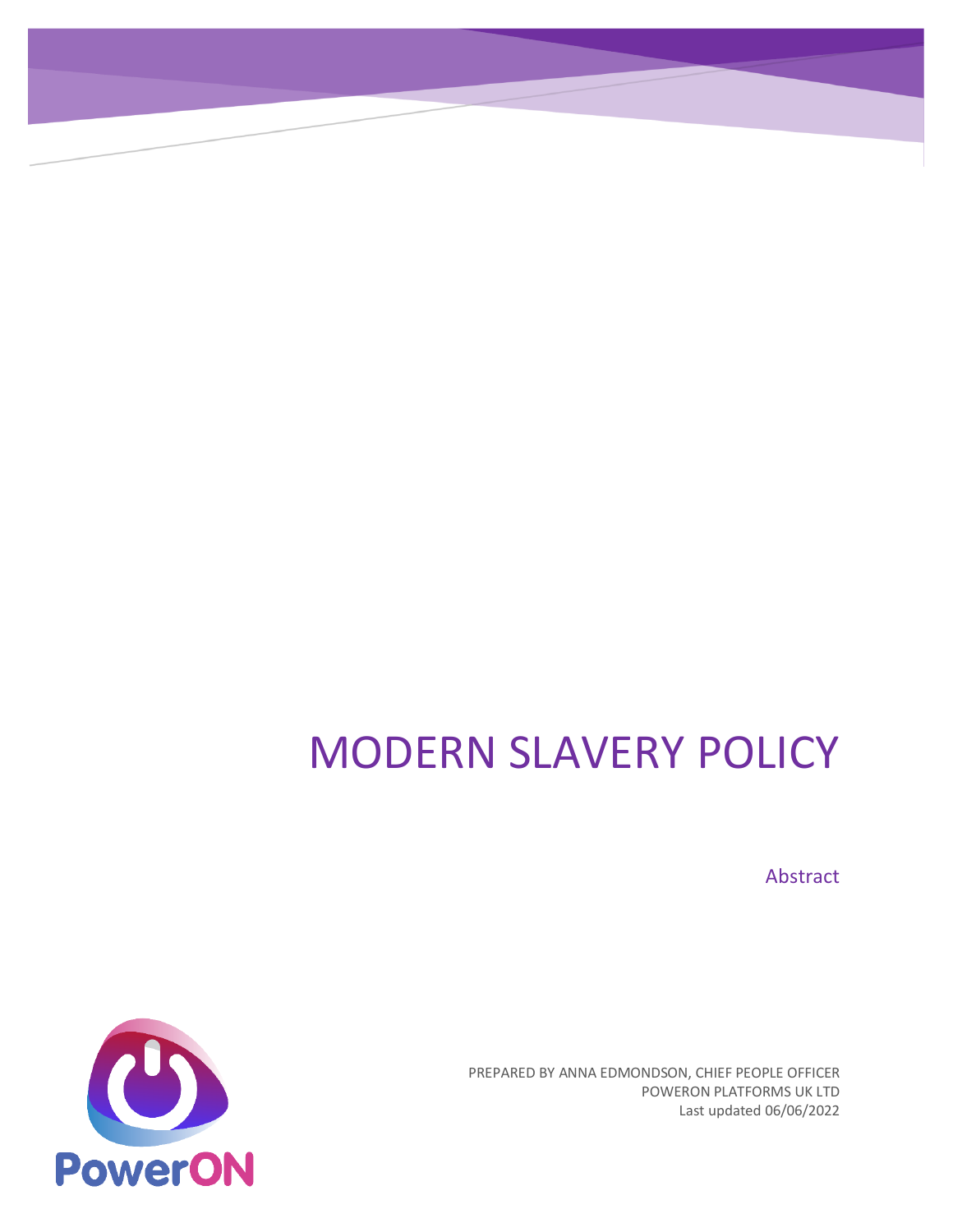

## **1 Introduction**

The Modern Slavery Act 2015 requires certain employers to publish an annual statement, setting out the steps they have taken to prevent slavery or human trafficking in their supply chain. We are not currently required by law to publish a statement but have chosen to publish our policy to demonstrate our commitment to promoting ethical business practices and policies that prevent workers from being abused or exploited, both within our business and within our supply chain.

Whilst the nature of our services creates a low-risk supply chain in relation to slavery and human trafficking, we still believe it is important to maintain a zero-tolerance approach to modern slavery. We are aware of the forms of modern slavery and avoid all aspects in our business activity and supply chain.

#### **2 Our Business**

PowerONPlatforms aims to help companies simplify their IT operations and improve user experience through modern IT deployment and delivery approaches. Our people are primarily directly employed by PowerON, with some consultants used as additional resource. We do not manufacture or resell physical products, which significantly simplifies our supply chain.

Anyone who works for PowerON, whether as an employee or a consultant, has a written agreement which sets out the terms and conditions of their engagement with us, including rates of pay and work requirements. We always pay the living wage or higher, and the technical expertise required to deliver our services means that the risk of modern slavery occurring in this supply chain is minimal to non-existent.

We work with a limited number of technology suppliers, and in these cases, we validate that their Modern Slavery Statement is in place as required by law, and that it does not highlight any concerns.

## **3 Our Principles**

On the broader question of ethics and conduct, we have policies in place both for our suppliers and employees which cover ethics, standards of behaviour, and compliance with relevant legislation. These set out our expectation that our people will take personal responsibility for doing the right thing, and the consequences should they choose not to.

#### **4 Recognising Modern Slavery**

Despite the nature of our business, we do not want to be complacent, and ensure that our employees understand what modern slavery is.

The definitions of modern slavery include:

- Slavery or servitude: where an individual is deprived of their freedom, due to another behaving as if they own the individual. There may be an obligation to provide services that is imposed by the use of coercion, where the individual is generally required to live on another person's property and has no ability to leave or change the situation.
- Forced or compulsory labour: where work or service is exacted from any person under the menace of any penalty, and for which the person has not offered him/herself voluntarily.
- Human trafficking: where a person arranges or facilitates the travel of another person with a view to that person being exploited; the person who is transported may or may not have agreed to the travel.